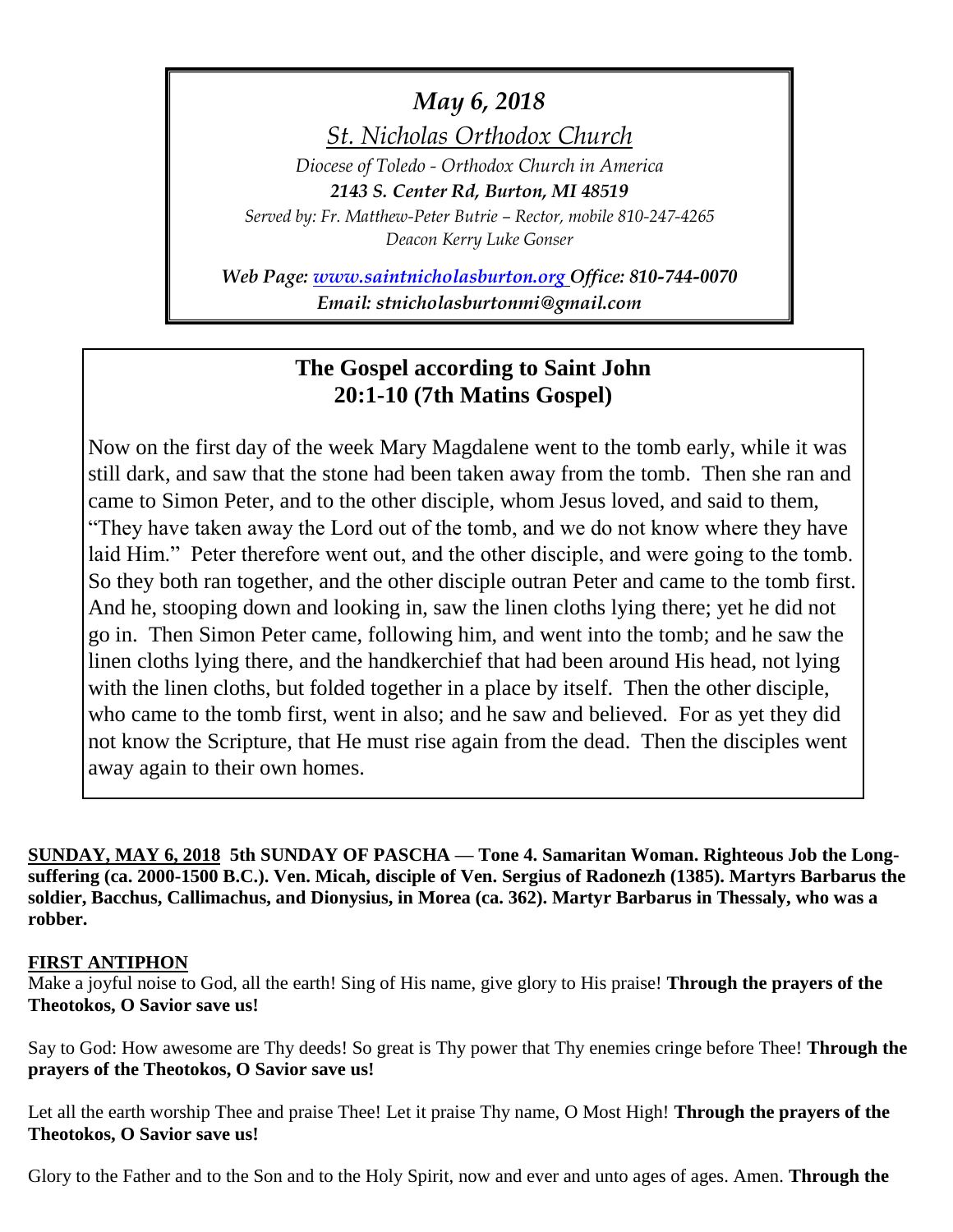## **prayers of the Theotokos, O Savior save us!**

#### **SECOND ANTIPHON**

God be bountiful to us and bless us! Show the light of Thy countenance upon us and have mercy on us! **O Son of God who arose from the dead, save us who sing to Thee: Alleluia!**

That we may know Thy way upon the earth, and Thy salvation among all nations! **O Son of God who arose from the dead, save us who sing to Thee: Alleluia!**

Let the people give thanks to Thee, O God! Let all the people give thanks to Thee! **O Son of God who arose from the dead, save us who sing to Thee: Alleluia!**

Glory to the Father and to the Son and to the Holy Spirit, now and ever and unto ages of ages. Amen. Only-begotten Son and immortal Word of God, Who for our salvation didst will to be incarnate of the holy Theotokos and ever-virgin Mary, Who without change became man and wast crucified, O Christ our God, trampling down death by death, Who art one of the Holy Trinity, glorified with the Father and the Holy Spirit: save us!

## **THIRD ANTIPHON**

Let God arise, let His enemies be scattered; let those who hate Him flee from before His face. **Troparion:** Christ is risen from the dead...

As smoke vanishes so let them vanish; as wax melts before the fire. **Troparion:** Christ is risen from the dead…

So the sinners will perish before the face of God; but let the righteous be glad. **Troparion:** Christ is risen from the dead...

This is the day which the Lord has made! Let us rejoice and be glad in it! **Troparion:** Christ is risen from the dead...

## **TROPARIA**

**(Tone 4)** When the women Disciples of the Lord learned from the Angel the joyous message of the Resurrection, they cast away the ancestral curse and elatedly told the Apostles: "Death is overthrown! Christ God is risen, // granting the world great mercy!"

**(Tone 8)** In the middle of the feast, O Savior, fill my thirsting soul with the waters of godliness as Thou didst cry to all: "If anyone thirst, let him come to Me and drink!" // O Christ God, Fountain of our life, glory to Thee!

**(Tone 4)** In truth you were revealed to your flock as a rule of faith, a model of meekness, and teacher of abstinence, so you won the heights by humility, and riches by poverty, O Holy Father Nicholas, intercede with Christ God to save our souls.

## **KONTAKION**

**(Tone 8)** Thou didst descend into the tomb, O Immortal; Thou didst destroy the power of Death. In victory didst Thou arise, O Christ God, proclaiming Rejoice!" to the Myrrhbearing women, granting peace to Thy apostles, and bestowing resurrection on the fallen.

#### *The Prokeimenon in the Third Tone:* **Sing praises to our God, sing praises! / Sing praises to our King, sing praises!**

*v:* **Clap your hands, all peoples! Shout to God with loud songs of joy!**

**THE READING FROM THE ACTS OF THE HOLY APOSTLES (11:19-26,29-30)** *In those days,* those who were scattered because of the persecution that arose over Stephen traveled as far as Phoenicia and Cyprus and Antioch, speaking the word to none except Jews. But there were some of them, men of Cyprus and Cyrene, who on coming to Antioch spoke to the Greeks also, preaching the Lord Jesus. And the hand of the Lord was with them, and a great number that believed turned to the Lord. News of this came to the ears of the church in Jerusalem, and they sent Barnabas to Antioch. When he came and saw the grace of God, he was glad; and he exhorted them all to remain faithful to the Lord with steadfast purpose; for he was a good man, full of the Holy Spirit and of faith. And a large company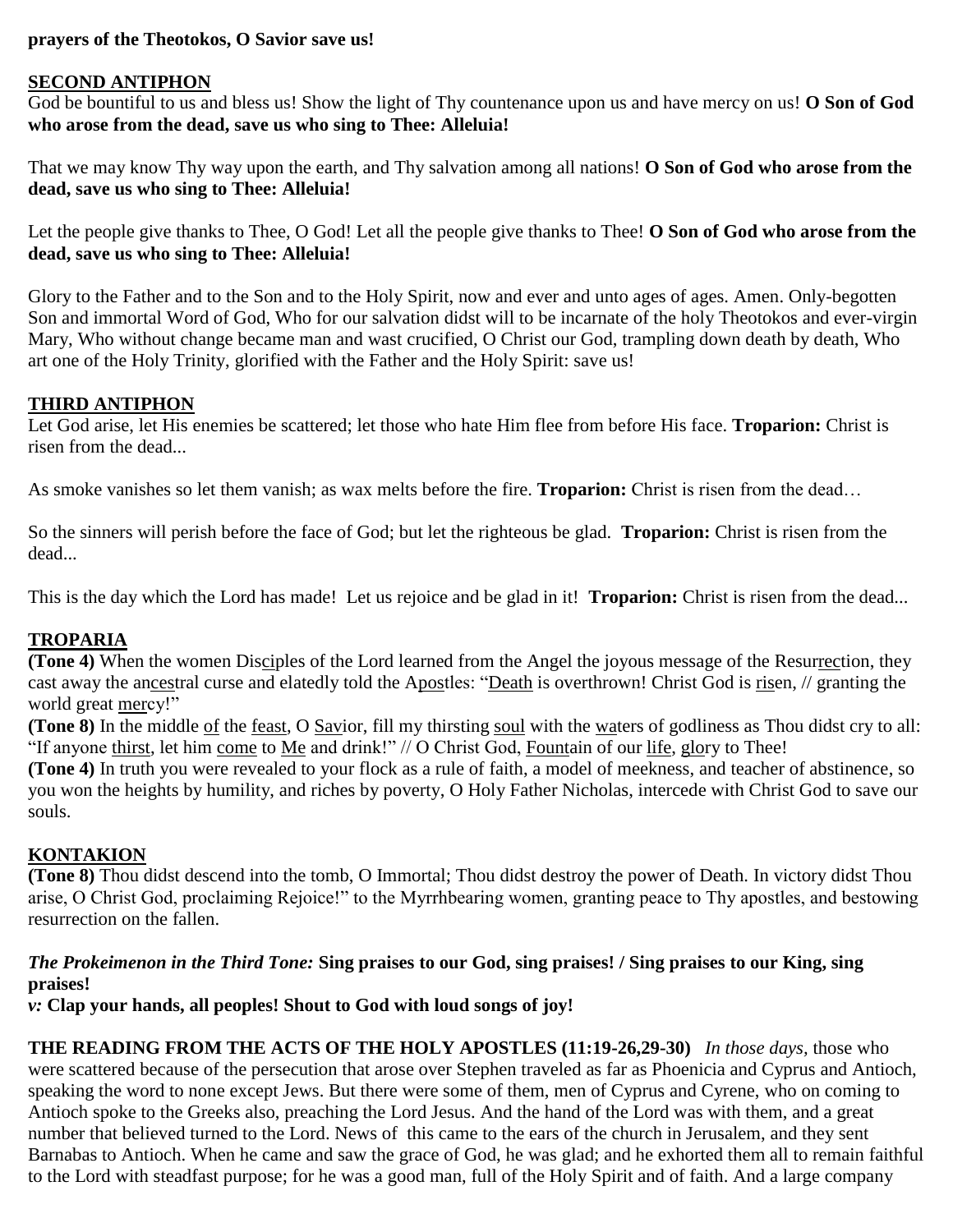was added to the Lord. So Barnabas went to Tarsus to look for Saul; and when he had found him, he brought him to Antioch. For a whole year they met with the church, and taught a large company of people; and in Antioch the disciples were for the first time called Christians. And the disciples determined, every one according to his ability, to send relief to the brethren who lived in Judea; and they did so, sending it to the elders by the hand of Barnabas and Saul.

## *Alleluia, Tone 4*

## *v:* **Go forth, prosper and reign, for the sake of meekness, righteousness and truth!** *v:* **For You love righteousness, and hate iniquity.**

**THE HOLY GOSPEL ACCORDING TO SAINT JOHN (4:5-42)** At that time Jesus came to a city of Samaria, called Sychar, near the field that Jacob gave to his son Joseph. Jacob's well was there, and so Jesus, wearied as he was with his journey, sat down beside the well. It was about the sixth hour. There came a woman of Samaria to draw water. Jesus said to her, "Give me a drink." For his disciples had gone away into the city to buy food. The Samaritan woman said to him, "How is it that you, a Jew, ask a drink of me, a woman of Samaria?" For Jews have no dealings with Samaritans. Jesus answered her, "If you knew the gift of God, and who it is that is saying to you, `Give me a drink,' you would have asked him, and he would have given you living water." The woman said to him, "Sir, you have nothing to draw with, and the well is deep; where do you get that living water? Are you greater than our father Jacob, who gave us the well, and drank from it himself, and his sons, and his cattle?" Jesus said to her, "Every one who drinks of this water will thirst again, but whoever drinks of the water that I shall give him will never thirst; the water that I shall give him will become in him a spring of water welling up to eternal life." The woman said to him, "Sir, give me this water, that I may not thirst, nor come here to draw." Jesus said to her, "Go, call your husband, and come here." The woman answered him, "I have no husband." Jesus said to her, "You are right in saying, `I have no husband'; for you have had five husbands, and he whom you now have is not your husband; this you said truly." The woman said to him, "Sir, I perceive that you are a prophet. Our fathers worshiped on this mountain; and you say that in Jerusalem is the place where men ought to worship." Jesus said to her, "Woman, believe me, the hour is coming when neither on this mountain nor in Jerusalem will you worship the Father. You worship what you do not know; we worship what we know, for salvation is from the Jews. But the hour is coming, and now is, when the true worshipers will worship the Father in spirit and truth, for such the Father seeks to worship him. God is spirit, and those who worship him must worship in spirit and truth." The woman said to him, "I know that Messiah is coming (he who is called Christ); when he comes, he will show us all things." Jesus said to her, "I who speak to you am he." Just then his disciples came. They marveled that he was talking with a woman, but none said, "What do you wish?" or, "Why are you talking with her?" So the woman left her water jar, and went away into the city, and said to the people, "Come, see a man who told me all that I ever did. Can this be the Christ?" They went out of the city and were coming to him. Meanwhile the disciples besought him, saying, "Rabbi, eat." But he said to them, "I have food to eat of which you do not know." So the disciples said to one another, "Has any one brought him food?" Jesus said to them, "My food is to do the will of him who sent me, and to accomplish his work. Do you not say, `There are yet four months, then comes the harvest'? I tell you, lift up your eyes, and see how the fields are already white for harvest. He who reaps receives wages, and gathers fruit for eternal life, so that sower and reaper may rejoice together. For here the saying holds true, 'One sows and another reaps.' I sent you to reap that for which you did not labor; others have labored, and you have entered into their labor." Many Samaritans from that city believed in him because of the woman's testimony, "He told me all that I ever did." So when the Samaritans came to him, they asked him to stay with them; and he stayed there two days. And many more believed because of his word. They said to the woman, "It is no longer because of your words that we believe, for we have heard for ourselves, and we know that this is indeed the Savior of the world."

## **THE HYMN TO THE THEOTOKOS**

The Angel cried to the Lady full of grace: Rejoice, O Pure Virgin! Again I say: Rejoice! Your Son is risen from His three days in the tomb! With Himself He has raised all the dead! Rejoice, all ye people! Shine! Shine! O New Jerusalem! The Glory of the Lord has shone on you! Exult now and be glad, O Zion! Be radiant, O Pure Theotokos, in the Resurrection of your Son!

## **COMMUNION HYMN**

Receive the Body of Christ; taste the fountain of immortality! Alleluia, Alleluia, Alleluia.

## **IN PLACE OF "WE HAVE SEEN THE TRUE LIGHT…"**

Christ is risen from the dead, trampling down death by death, and upon those in the tombs bestowing life.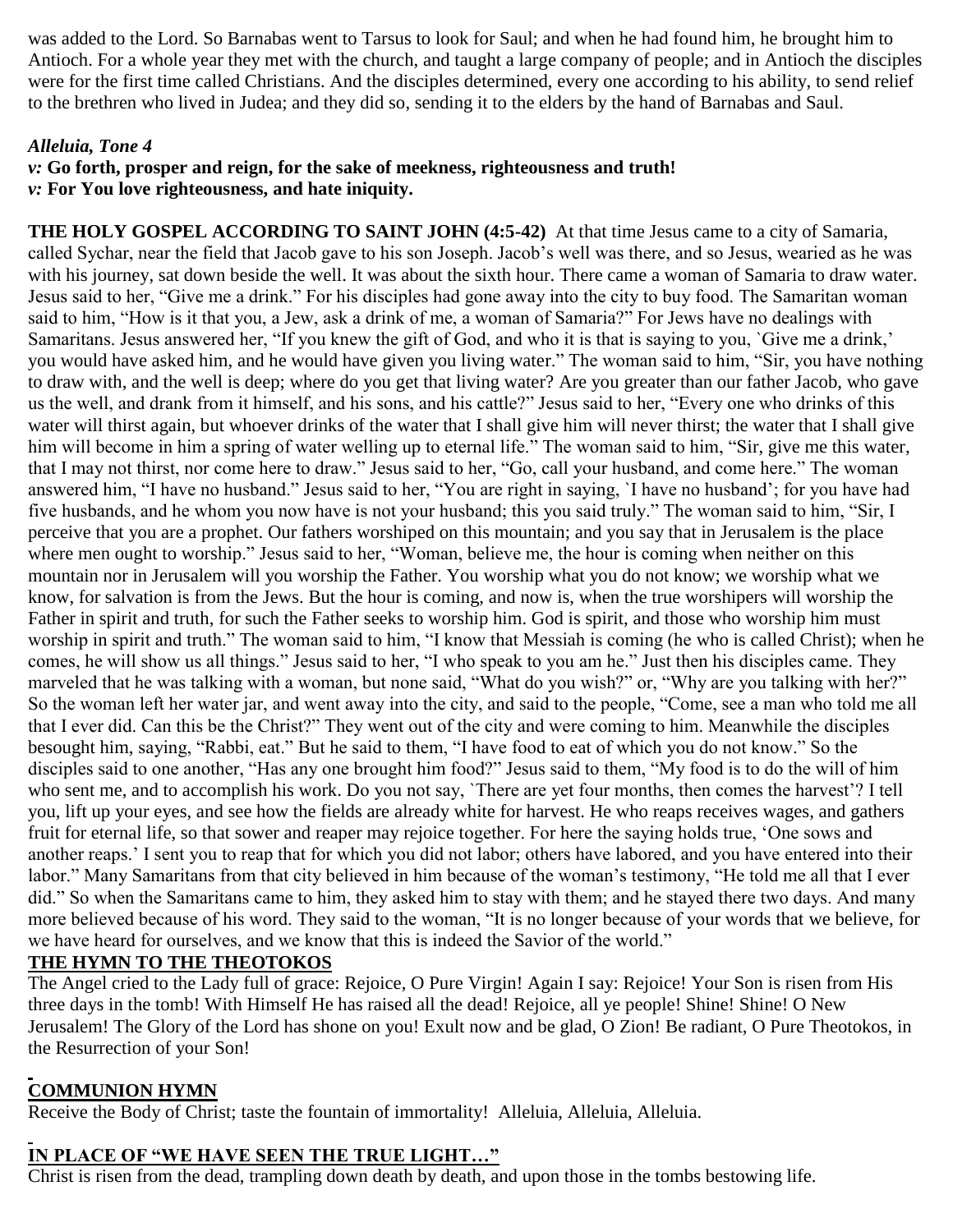#### **THE SUNDAY OF THE SAMARITAN WOMAN**

The Holy Martyr Photina (Svetlana) the Samaritan Woman, her sons Victor (named Photinus) and Joses; and her sisters Anatola, Phota, Photis, Paraskeva, Kyriake; Nero's daughter Domnina; and the Martyr Sebastian: The holy Martyr Photina was the Samaritan Woman, with whom the Savior conversed at Jacob's Well (John. 4:5-42). During the time of the emperor Nero (54-68), who displayed excessive cruelty against Christians, Saint Photina lived in Carthage with her younger son Joses and fearlessly preached the Gospel there. Her eldest son Victor fought bravely in the Roman army against barbarians, and was appointed military commander in the city of Attalia (Asia Minor). Later, Nero called him to Italy to arrest and punish Christians. Sebastian, an official in Italy, said to Saint Victor, "I know that you, your mother and your brother, are followers of Christ. As a friend I advise you to submit to the will of the emperor. If you inform on any Christians, you will receive their wealth. I shall write to your mother and brother, asking them not to preach Christ in public. Let them practice their faith in secret." Saint Victor replied, "I want to be a preacher of Christianity like my mother and brother." Sebastian said, "O Victor, we all know what woes await you, your mother and brother." Then Sebastian suddenly felt a sharp pain in his eyes. He was dumbfounded, and his face was somber. For three days he lay there blind, without uttering a word. On the fourth day he declared, "The God of the Christians is the only true God." Saint Victor asked why Sebastian had suddenly changed his mind. Sebastian replied, "Because Christ is calling me." Soon he was baptized, and immediately regained his sight. Saint Sebastian's servants, after witnessing the miracle, were also baptized. Reports of this reached Nero, and he commanded that the Christians be brought to him at Rome. Then the Lord Himself appeared to the confessors and said, "Fear not, for I am with you. Nero, and all who serve him, will be vanquished." The Lord said to Saint Victor, "From this day forward, your name will be Photinus, because through you, many will be enlightened and will believe in Me." The Lord then told the Christians to strengthen and encourage Saint Sebastian to peresevere until the end. All these things, and even future events, were revealed to Saint Photina. She left Carthage in the company of several Christians and joined the confessors in Rome. At Rome the emperor ordered the saints to be brought before him and he asked them whether they truly believed in Christ. All the confessors refused to renounce the Savior. Then the emperor gave orders to smash the martyrs' finger joints. During the torments, the confessors felt no pain, and their hands remained unharmed. Nero ordered that Saints Sebastian, Photinus and Joses be blinded and locked up in prison, and Saint Photina and her five sisters Anatola, Phota, Photis, Paraskeva and Kyriake were sent to the imperial court under the supervision of Nero's daughter Domnina. Saint Photina converted both Domnina and all her servants to Christ. She also converted a sorcerer, who had brought her poisoned food to kill her. Three years passed, and Nero sent to the prison for one of his servants, who had been locked up. The messengers reported to him that Saints Sebastian, Photinus and Joses, who had been blinded, had completely recovered, and that people were visiting them to hear their preaching, and indeed the whole prison had been transformed into a bright and fragrant place where God was glorified. Nero then gave orders to crucify the saints, and to beat their naked bodies with straps. On the fourth day the emperor sent servants to see whether the martyrs were still alive. But, approaching the place of the tortures, the servants fell blind. An angel of the Lord freed the martyrs from their crosses and healed them. The saints took pity on the blinded servants, and restored their sight by their prayers to the Lord. Those who were healed came to believe in Christ and were soon baptized. In an impotent rage Nero gave orders to flay the skin from Saint Photina and to throw the martyr down a well. Sebastian, Photinus and Joses had their legs cut off, and they were thrown to dogs, and then had their skin flayed off. The sisters of Saint Photina also suffered terrible torments. Nero gave orders to cut off their breasts and then to flay their skin. An expert in cruelty, the emperor readied the fiercest execution for Saint Photis: they tied her by the feet to the tops of two bent-over trees. When the ropes were cut the trees sprang upright and tore the martyr apart. The emperor ordered the others beheaded. Saint Photina was removed from the well and locked up in prison for twenty days. After this Nero had her brought to him and asked if she would now relent and offer sacrifice to the idols. Saint Photina spit in the face of the emperor, and laughing at him, said, "O most impious of the blind, you profligate and stupid man! Do you think me so deluded that I would consent to renounce my Lord Christ and instead offer sacrifice to idols as blind as you?" Hearing such words, Nero gave orders to again throw the martyr down the well, where she surrendered her soul to God (ca. 66). On the Greek Calendar, Saint Photina is commemorated on February 26.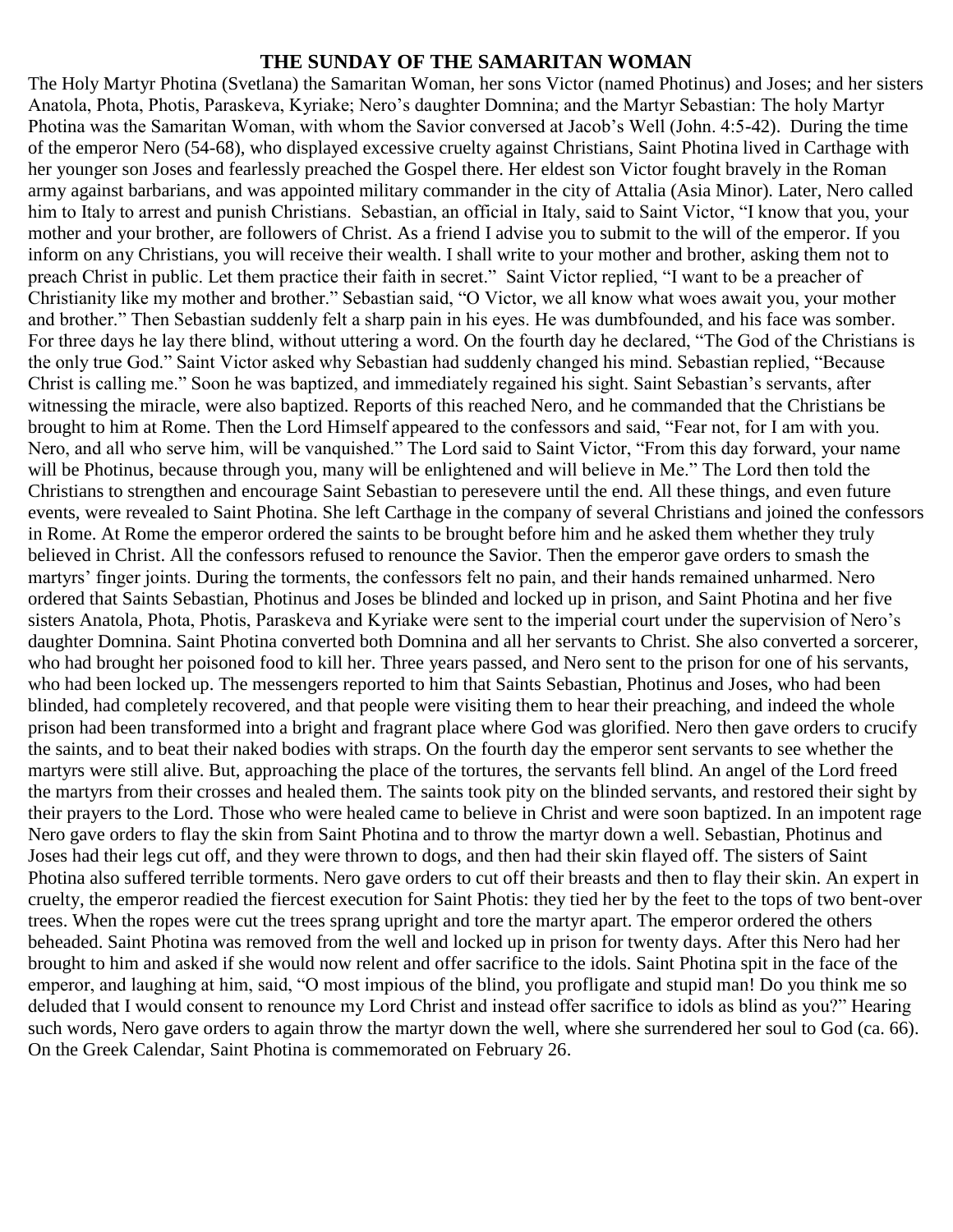# လုပ္သို့ေ လုပ္သို့ေ လုပ္သို့ေ လုပ္သို့ေလ့ပ္သို့ေလ့ပ္သို့ေလ့ပ္သို့ေလ့ပ္သို့ေလ့ပ္သို့ေလ့ပ္သို့ေလ့ပ္သို့ေလ့ပ္သို့

## **CANDLE INTENTIONS FOR THE HEALTH AND BLESSINGS OF**

God's blessings for good health for our grandchildren  $\&$  their parents Angelo  $\&$  Chrisine Health & blessings and a quick recovery from surgery for Stephanie Stikovich Allison Borkovich Healing for Raegan Hogg Lucy Hogg Lucy Hogg Lucy Hogg Lucy Hogg Lucy Hogg Lucy Hogg Lucy Hogg Lucy Hogg Lucy Hogg Lucy Hogg Lucy Hogg Lucy Hogg Lucy Hogg Lucy Hogg Lucy Hogg Lucy Hogg Lucy Hogg Lucy Hogg Lucy Hogg Lucy Hog Special Intentions~Thank You Sharon, Kathy Gonser & Allison Connie Maxim Fr. Tom, Fr. Dimitri, Fr. Anthony, Aaron, Amir, Rimi, Zayn, Reggie, Allen, Deborah, JoAnn, Gloria, Luba, Kosta, Jimmy, Laurie, David, Helen, Anna, Walt, Vladimir, Dorothy, Michael, Allison, Stojan, Mira, Bosa, Jeanette, Christopher, Nicholas, Margaret, Joseph, Gladys, my family and friends Joe Tome Special Intention Joe Tome Sretna Slava – St. George – Kumovi Stojan, Mira, and family Bosa Kantar Sretna Slava for Janja and family Bosa Kantar Sretna Slava for Rade, Milica, and family Bosa Kantar Bosa Kantar Adam George – Safe travels! God be with you on your new journey as you swear into the US Navy on Thursday, May 10. Love - Mom, Dad, Babi, Jedo, Kara

## **CANDLE INTENTIONS FOR BLESSED REPOSE**

Theresa J. Karayanis (1 yr.) Alex Karayanis & family Stella Branoff (9 yrs.)  $5/6/18$  Tom, Linda, Peter & Marilyn Evangelia Bakousidis & Theodora and Kosta Papalazarou Lena Bakousidis Lena Bakousidis

and Eli



## **CHRIST IS RISEN! INDEED HE IS RISEN!**

**WELCOME** to all our friends and visitors. Please join us in our fellowship hall.

**COFFEE & DONUTS** are provided today by Alex Karayanis & family in memory of Theresa Karayanis (1 yr.)

**AXIOS! WORTHY!** Deacon Luke was given the rank of Protodeacon by the Synod of Bishops of the Orthodox Church in America for his years of faithful service. Congratulations to him and Diakonissa Kathy and their family.

## **OUR CHARITY MINISTRIES**

**HOPE IN A BOX** is collecting Bar & Hand Soap for the month of May. Place the items in the blue box in the hall. Catholic Charities Community Closet will distribute the items.

**FOOD DRIVE** Place non-perishable food items in the other blue box in the hall.



**RUMMAGE SALE** June  $8^{th}$  &  $9^{th}$ . Get a jump on that spring cleaning & bring in your donations. If you have large items call Dennis Jernigan at 810-908-3631. Smaller items can be left in the foyer in the parish hall. All donations need to be in working order, cleaned up and ready to sell. Flyers are in the parish hall. There will also be flyers available to post in the community in mid May.

**PARISH COUNCIL MEETING** May  $8<sup>th</sup>$  at 6:30. Please plan on attending & check your email prior to the meeting for the agenda, minutes, and reports.